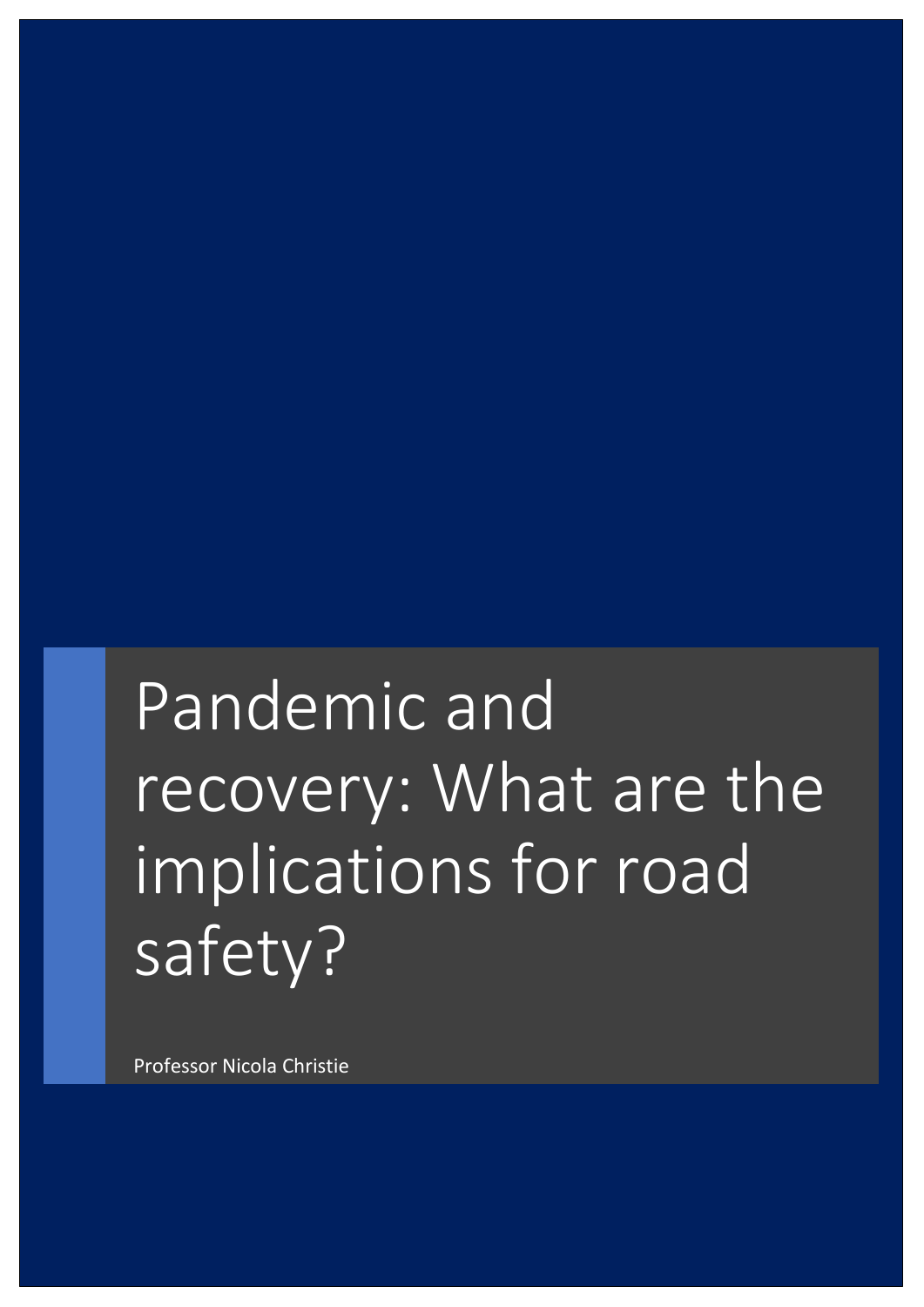## Pandemic and recovery: What are the implications for road safety?

Nicola Christie Professor of Transport Safety UCL Department of Civil, Environmental and Geomatic Engineering President of the London Road Safety Council

The COVID-19 pandemic was

propagated globally via travel and lockdown policies which have aimed to stop infections by curtailing travel and social interaction. The pandemic has been a major social, economic and environmental disruptor. Lockdown has provided a glimpse of cities with little traffic and people walking and cycling for their permitted exercise and to access food and health services. The disruption may lead to permanent changes. There may be more homeworking, more home deliveries, more use of the urban environment for exercise, more fear of travelling in crowded public transport which leads to changes in the way people travel. If our cities are less congested, vehicles may also move more quickly leading to a rise in speed and potential consequences for injury severity for collisions involving vulnerable road users.

In the UK, when the pandemic was at its peak in 2020, car travel was around a third of what it was pre-pandemic, heavy good vehicles were used half as much, while cycling saw a growth of around 300% (UK Government, 2021). The use of trains, underground and buses was only a fifth of what it was before the virus took hold.

These changes in the way we travel are likely to have significant impacts on road casualties. In the UK, there were an estimated 1580 road deaths in the year ending June 2020 which included three months of the national lockdown. This represented a statically significant decrease of 14% compared to the previous year. For all casualties, there was a significant reduction of 16% compared to the previous year. These reductions are in line with the reductions in vehicle traffic. Exploratory analysis by the UK Department for Transport has shown that there were casualty reductions for vulnerable road users (with smaller reductions for pedal cyclists and larger reductions for pedestrians) and by severity (with smaller reductions for fatalities and seriously injured casualties than slightly injured casualties) (Department for Transport, 2021). Many EU countries have seen similar reductions in casualties related to reduced vehicle traffic.

Some of these changes in the way we travel may be permanent. Travel surveys conducted by the government in the UK during the peak of the pandemic showed that 39% of respondents reported to walk more and 38% reported to cycle more than before the outbreak. Of those that reported to walk or cycle more, 94% thought it is likely that they would continue to cycle and walk more once travel restrictions were removed (Department for Transport, 2020).

Mode shift because of the pandemic has implications for road safety. In cities like London, 80% of the casualties comprise vulnerable road users, i.e. those who walk, use a motorcycle or pedal cycle. If more people are walking and cycling, will we see more casualties? A shift to the car from public transport and to more vulnerable modes may occur because people are fearful of using public transport which may lead to more road casualties among pedestrians and cyclists. Less patronage of public transport could also have implications for road safety, especially if people choose to use a car instead. In London in the 1980s, cheap fares on public transport saw a reduction in road casualties as people gave up their cars to use public transport, so good public transport acts ostensibly as a road safety measure (Allsop & Robertson, 1994).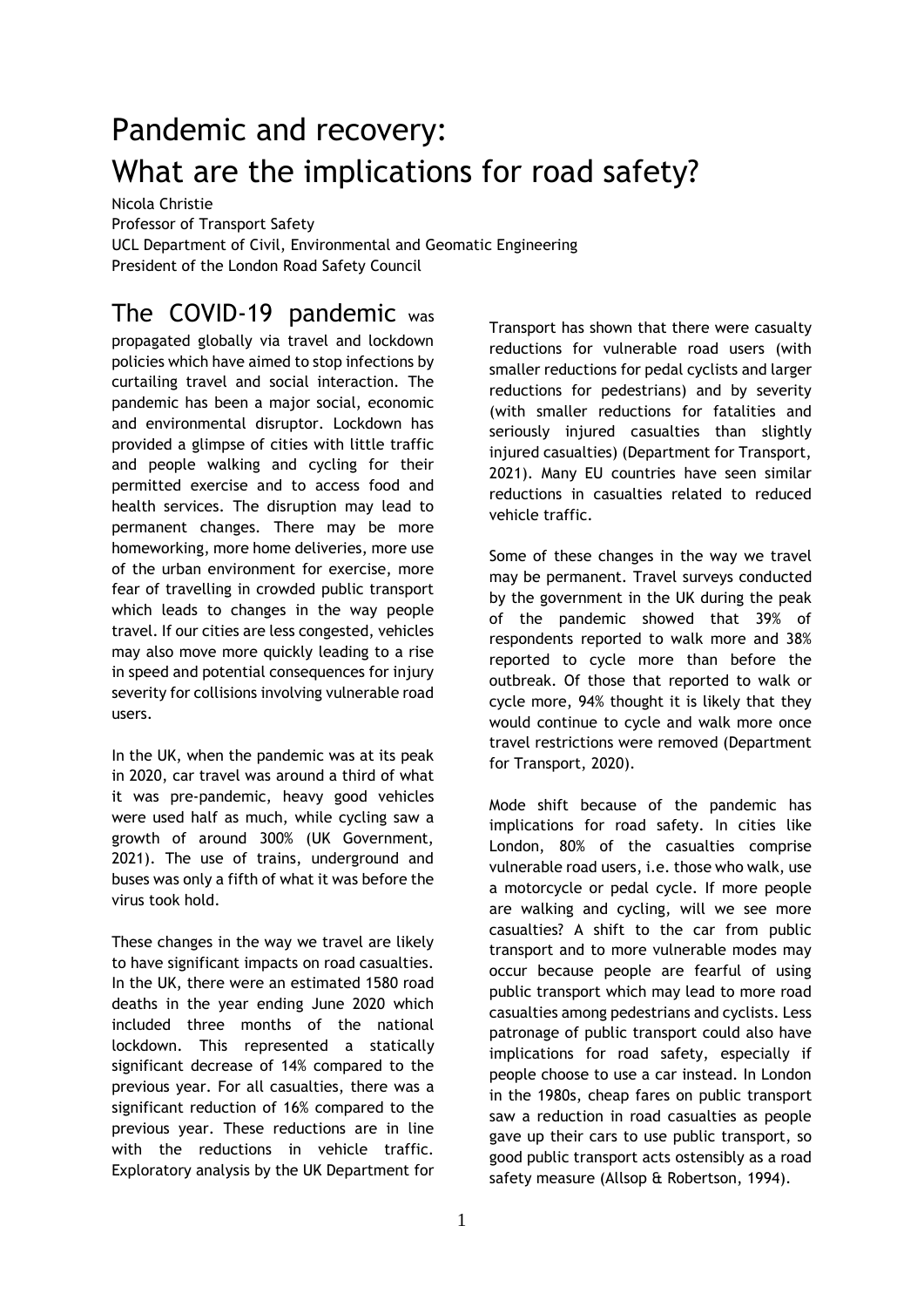The economic impact of COVID-19 is likely to indirectly impact road safety. At the peak of the outbreak in the UK, Gross Domestic Product was 25% lower during the depth of the crisis in April 2020 than earlier in February. The economic impacts of COVID-19 will lead to rising levels of poverty and widening inequalities. The Black Report in 1980 identified the strong gradient between poverty and risk of being a road casualty for child pedestrians, research shows this relationship persists today. The reasons for this high risk relates to complex systemic factors in which the inherently hazardous environments play a strong role coupled with the fact that more people are dependent on walking because they cannot afford to run cars or use public transport. With increasing poverty levels caused by unemployment and the economic downturn, more people from the most deprived areas may be more exposed to risk as pedestrians.

The pandemic has also seen an increase in ecommerce and food or meal delivery. We know that people working in the highly timepressurised delivery services often work in a context where there is little management of road risks. The time-pressurised and piecerate nature of the work encourages speed limit violation and red-light running. For some, working in busy urban centres is mentally and physically fatiguing, and for those who get their work via phone apps, the work is highly distracting. Workers in the food delivery gig economy are often using the most vulnerable modes of transport such as scooters, mopeds, motorcycles and pedal bikes. Those on two wheels report being involved in a higher-thanaverage crash rate in which it is usually themselves that are being injured. The growth of e-commerce and meal delivery may well continue when restrictions relax, and people are still reticent about mingling with others in public spaces. In the UK, as in many other countries, it is extremely difficult to understand the casualties related to this way of working because police reporting of journey purpose is only completed in one in five cases. It is also hard to get to handle the denominator – we just do not know how many people are working in the gig economy or as delivery workers per se. Interestingly, Transport for London have recently published fatal casualty figures which showed that during the lockdown period, there was a reduction in numbers for pedestrians and car drivers but the numbers were the same or had increased for powered two wheelers and pedal cyclists, respectively – could this be partly caused by people working in the delivery sector? A further concern about occupational road risk is that across the UK and the rest of Europe, there was the derogation of rules on driving time and truck driver rest periods to ensure continued movement of freight and supplies in addition to closure of rest areas. This could lead to driver fatigue and increased collisions involving heavy goods vehicles.

There has been a rapid response to accommodate changes in the way we travel due to the pandemic. On the 6th of May 2020, the Mayor of London announced a fast-track transformation of London's roads including new cycle lanes and routes and wider pavements to enable social distancing. This helped create new walking and cycling routes along major corridors. The "streetspace plan" was implemented to support an expected 10 fold increase in cycling and five-fold increase in walking post-COVID-19 lockdown. We are yet to know whether some of these changes will be permanent and they would represent a positive outcome unless cities revert to "business as usual" and let motorised vehicles once more dominate the road space.

Given the importance of walking, we should consider the safety of sidewalks or pavements and ensure that they are fit for purpose. For older people in particular, falls on the sidewalk are associated with higher levels of mortality than when crossing the road. Researchers (e.g. Methorst, Schepers, Christie, & de Geus, 2017) have argued for the definition of a pedestrian collision to include such events to bring attention to poor maintenance which poses hazards and to target resources at their remediation.